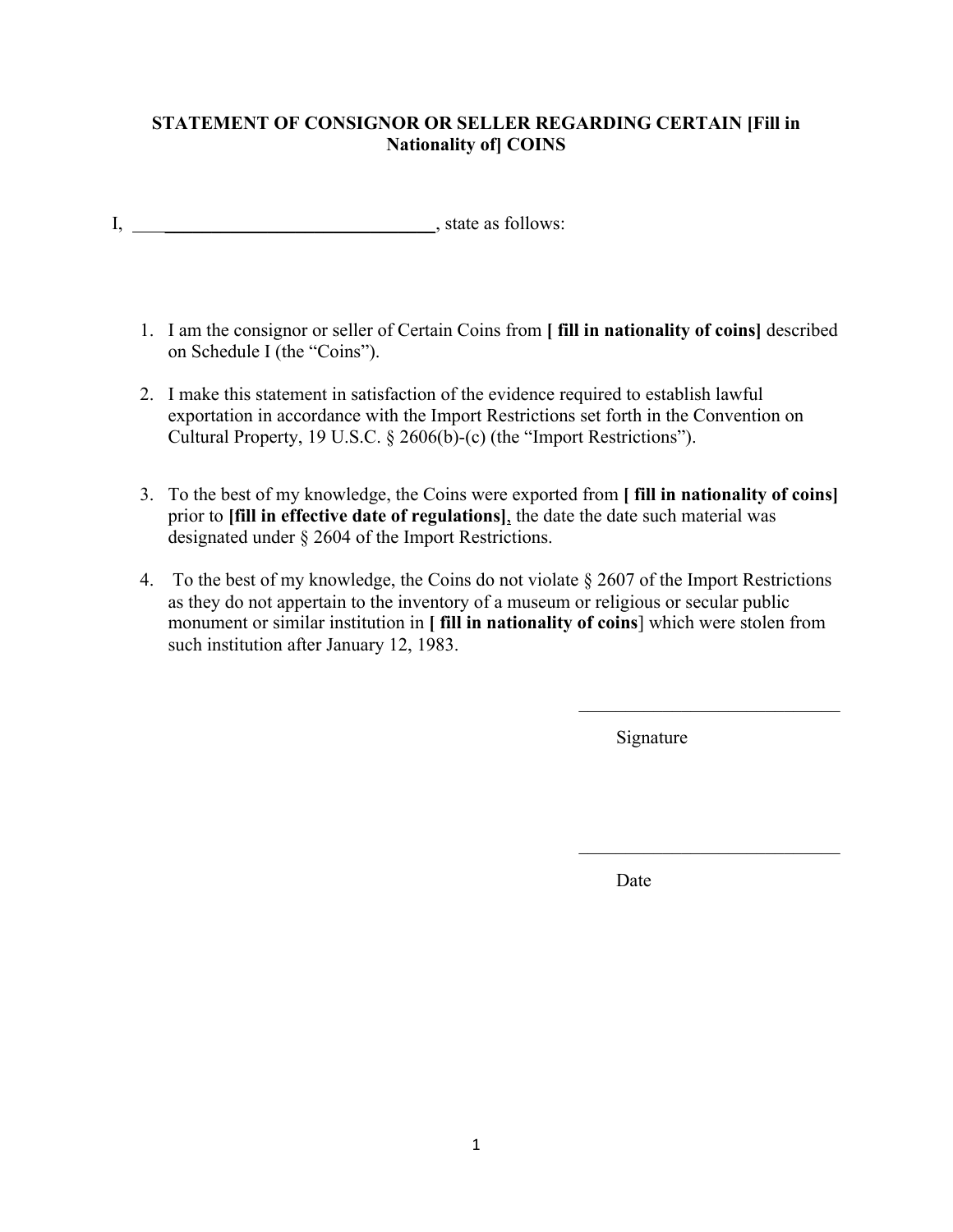## Schedule I

[Please provide a schedule of the coins being transferred to the consignee or buyer. This schedule must list and identify each coin individually; it is not acceptable to list coins in groups or lots for this purpose.]

1 Importer's Statement

Here is a sample Importer's Statement for the legal import of restricted coins under the "safe harbor" provisions of 19 U.S.C. § 2606. This statement should be faxed or emailed to the exporter so it may be included within the package. We understand that CBP often allows entry simply with a consigner's statement, but the statute provides for the inclusion of an importer's statement in the form of a declaration as well.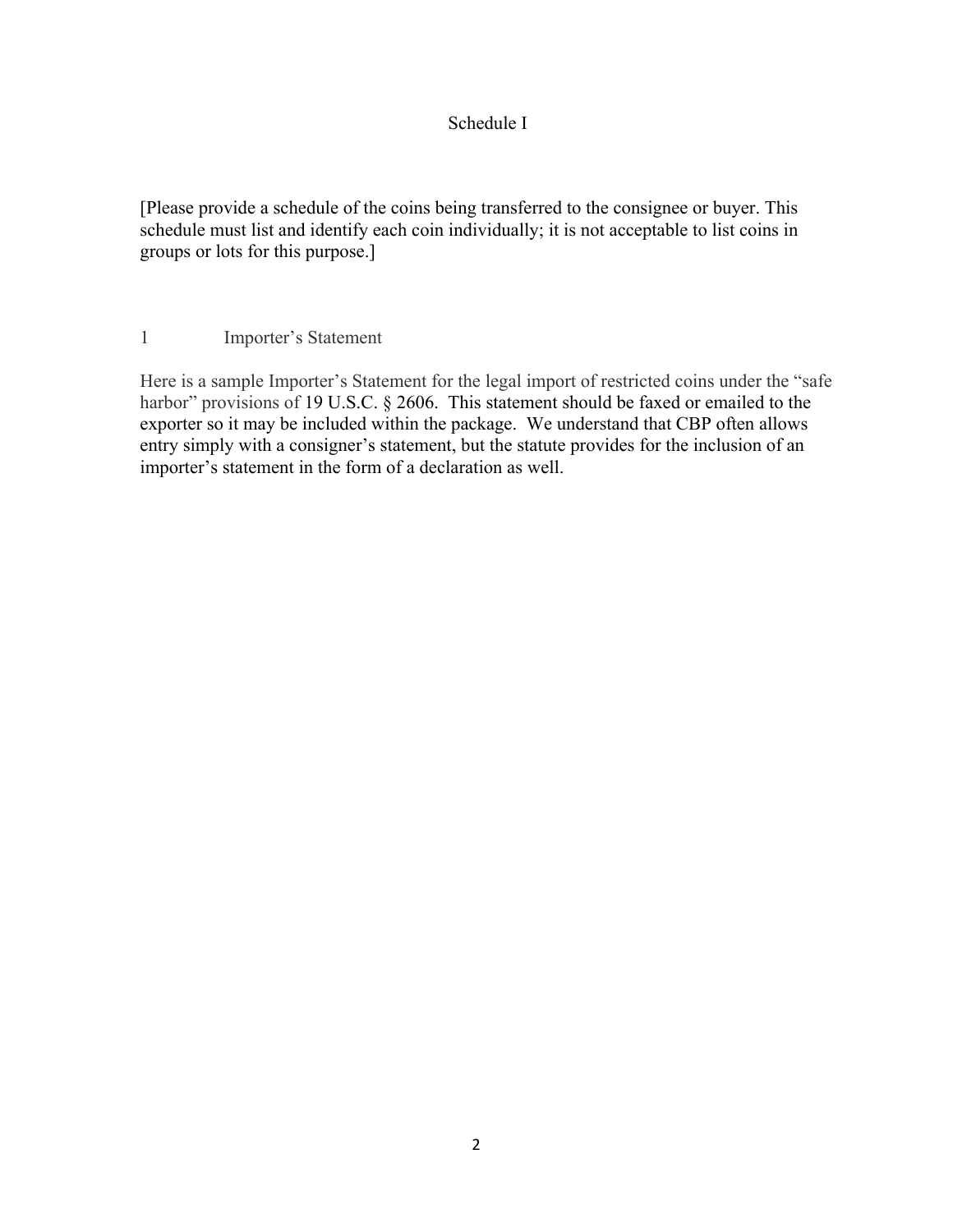## **STATEMENT OF IMPORTER OR BUYER REGARDING CERTAIN [Fill in Nationality of] COINS**

- I, \_\_\_\_\_\_\_\_\_\_\_\_\_\_\_\_\_\_\_\_\_\_\_\_\_\_\_\_\_, state as follows:
	- 1. I am the importer of Certain Coins from **[ fill in nationality of coins]** described on Schedule I (the "Coins").
	- 2. I make this statement in satisfaction of the evidence required to establish lawful exportation in accordance with the Import Restrictions set forth in the Convention on Cultural Property, 19 U.S.C. § 2606(b)-(c) (the "Import Restrictions").
	- 3. To the best of my knowledge, the Coins were exported from **[ fill in nationality of coins]**  prior to **[fill in effective date of regulations]**, the date the date such material was designated under § 2604 of the Import Restrictions.
	- 4. To the best of my knowledge, the Coins do not violate § 2607 of the Import Restrictions as they do not appertain to the inventory of a museum or religious or secular public monument or similar institution in **[ fill in nationality of coins**] which were stolen from such institution after January 12, 1983.

Signature

Date